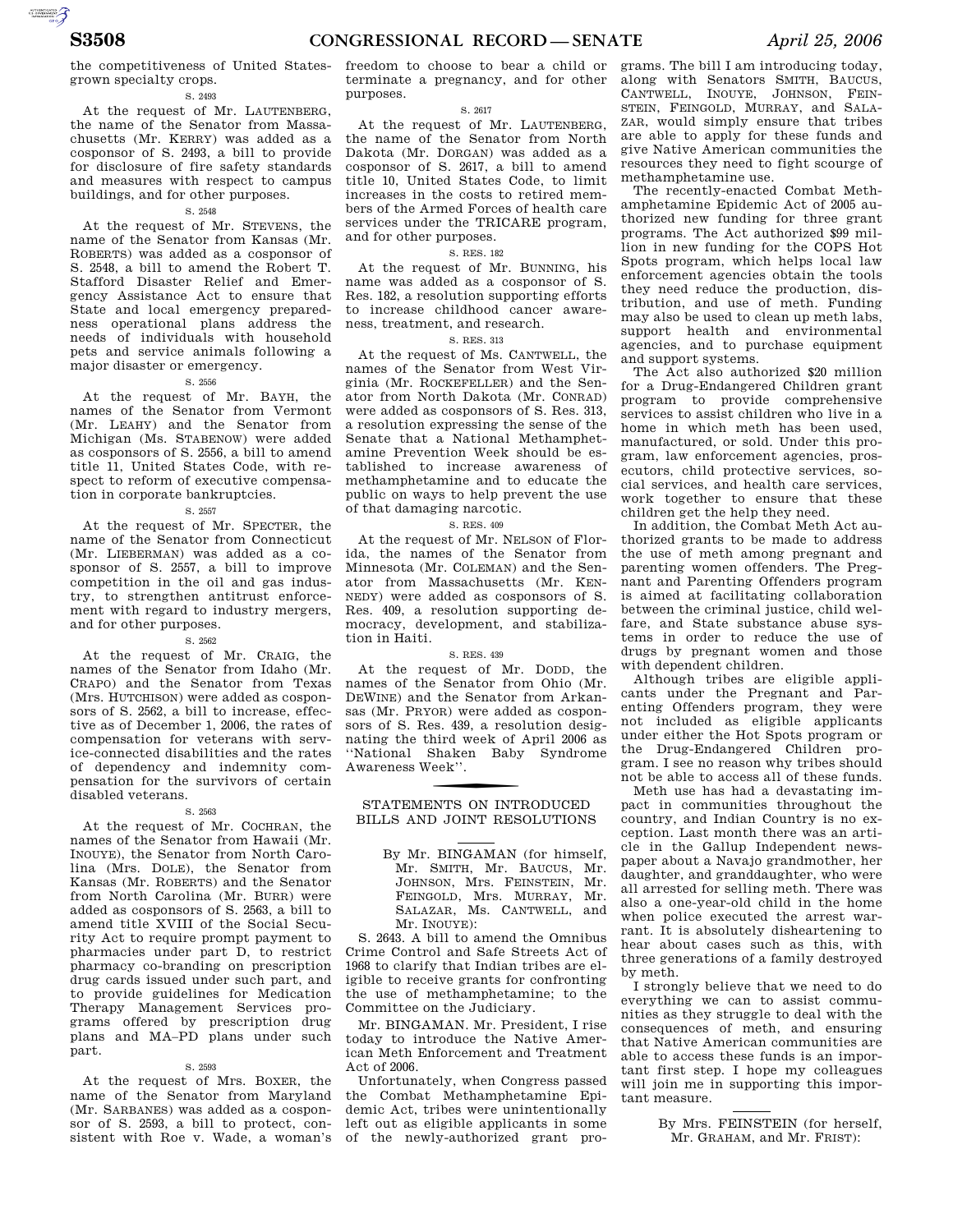S. 2644. A bill to harmonize rate setting standards for copyright licenses under sections 112 and 114 of title 17, United States Code, and for other purposes; to the Committee on the Judiciary.

Mrs. FEINSTEIN. Mr. President, today I am pleased to introduce the Platform Equality and Remedies for Rights-holders in Music Act, or the PERFORM Act, along with Senators GRAHAM and FRIST.

The need to protect creative works has been an important principle recognized in our country since its inception.

The founding fathers accurately understood the importance of intellectual property by including protective language in our Constitution, and in doing so they established a principle that would stand the test of time.

However, they could not have predicted that the path of innovation would eventually produce the amazing new technologies that we now take for granted.

While many of us still enjoy traditional analog radio, this, too, is rapidly changing. We now have music radio programs provided over the Internet, cable, and satellites. Even traditional radio is changing with the advent of new digital radio.

With the entry into the marketplace of these new music providers consumers are receiving the songs and artists they enjoy in new and innovative ways.

Yet, as these new business models and technologies are developed we must ensure that the artists and musicians who create and perform the music continue to be pensated for their works.

Unfortunately, some of the new innovations have been used to supplant music sales and avoid fair compensation to the songwriters and performers.

From 1999 to 2004, total music sales have declined by 30 percent. Over the same period, CD sales declined 18 percent. The decline continued in 2005 as total album sales fell 7.2 percent yearover-year.

Some of this decline is due to outdated business models and competition from other entertainment products, some due to illegal actions and piracy, and some is due to outdated music licensing laws.

I believe our laws must strike the proper balance between fostering new business models and technology and protecting the property rights of the artists whose music is being broadcast.

I strongly support advancements in technology and I encourage ingenuity. The birth of the digital music place has been a boon for businesses and consumers. It is important that these new forums succeed and grow.

However, these new technologies and business models have become so advanced that the clear lines between a listening service and a reproduction and copying service has been blurred.

Historically, a radio service simply allowed music to be performed and lis-

tened to by an audience. However, many new services using the new digital transmissions and new technological devices have allowed consumers to also record, manipulate, and collect individual music play-lists off their radio-like services.

Thus, what was once a passive listening experience has turned into a forum where consumers can record, manipulate, reprogram and save songs to create their own personalized playlists.

As the modes of distribution change and the technologies change, so must our laws change. The government granted a compulsory license for radiolike services by Internet, cable, and satellite providers in order to encourage competition and new products.

However, as new innovations alter their services from a performance to a distribution the law must respond.

In addition, as the changing technology evolves, the distinctions between the services become less and less, and the differences in how they are treated under the statutory license make less sense.

Therefore I am introducing a bill that will begin to fix the inequities currently in the statute and open the door to further debate about additional issues that need to be addressed.

The bill I am introducing today with Senators GRAHAM and FRIST would: create rate parity—all companies covered by the government license created in Section 114 would be required to pay a fair market value for use of music libraries rather than having different rate standards apply based on what medium is being used to transmit the music; and establish content protection—all companies would be required to use reasonably available, technologically feasible, and economically reasonable means to prevent music theft. In addition, a company may not provide a recording device to a customer that would allow him or her to create their own personalized music library that can be manipulated and maintained without paying a reproduction royalty.

This does not mean such devices cannot be made or distributed. It simply means that the business must negotiate the payment for the music through the market rather than under the statutory license.

The bill also contains language to make sure that consumers' current recording habits are not inhibited. Therefore, any recording the consumer chooses to do manually will still be allowed. In addition, if the device allows the consumer to manipulate music by program, channel, or time period that would still be allowable under the statutory license.

For example, if a listener chooses to automatically record a news station every morning at 9:00; a jazz station every afternoon at 2:00; a blues station every Friday at 3:00; and a talk radio show every Saturday at 4:00; that would be allowable. In addition, that listener could then use their recording

device to move these programs so that all programs of the same genre are back to back.

What a listener cannot do is set a recording device to find all the Frank Sinatra songs being played on the radioservice and only record those songs. By making these distinctions this bill supports new business models and technologies without harming the songwriters and performers in the process.

Unfortunately, anytime legislation is introduced there is a lot of misinformation about what it does. Often criticisms are lobbed without reviewing the actual text of the bill. So, let me be clear about some of the concerns I have heard.

The bill would not apply to over-theair broadcasting. Terrestrial radio, i.e. traditional radio distributed by the broadcasters is not covered under this bill. This legislation only covers businesses that are under the 114 license— Internet, cable, and satellite.

The only application to broadcasters would be if they were to act as webcasters and simulcast their programs over the Internet, in which case they would be treated the same as all other Internet radio providers.

The bill would not inhibit technological advances. It would place limits on the types of recording devices cable, Internet and satellite providers may offer, IF they want to enjoy the benefit of a government license.

If, however, a company wants to offer new technologies that allow for manipulation of music so that a consumer may create their own music libraries, similar to a downloading service, they may. There is nothing in this bill prohibiting the use or creation of new technologies the company would simply lose the benefit of a government license.

The bill simply states that if a company wants to change its service from a performance to a distribution then they no longer are covered by the government license and must go to the record companies directly to negotiate a licensing agreement through the market.

The bill would not be discriminatory. Some argue that changing the rates or establishing content protection is discriminatory. However, under current law some businesses are required to pay higher licensing rates than others even though they provide essentially the same services.

In addition, if a new satellite company were to be formed today they would be required to pay a higher rate than the current two companies in the market—that is not fair. Instead this bill would establish the same rates and protections for all companies.

The argument that this bill is discriminatory ignores the inequities of current law as it applies to Internet, cable, old and new satellite providers and instead focuses on the differences between these new radio providers versus terrestrial or traditional overthe-air radio.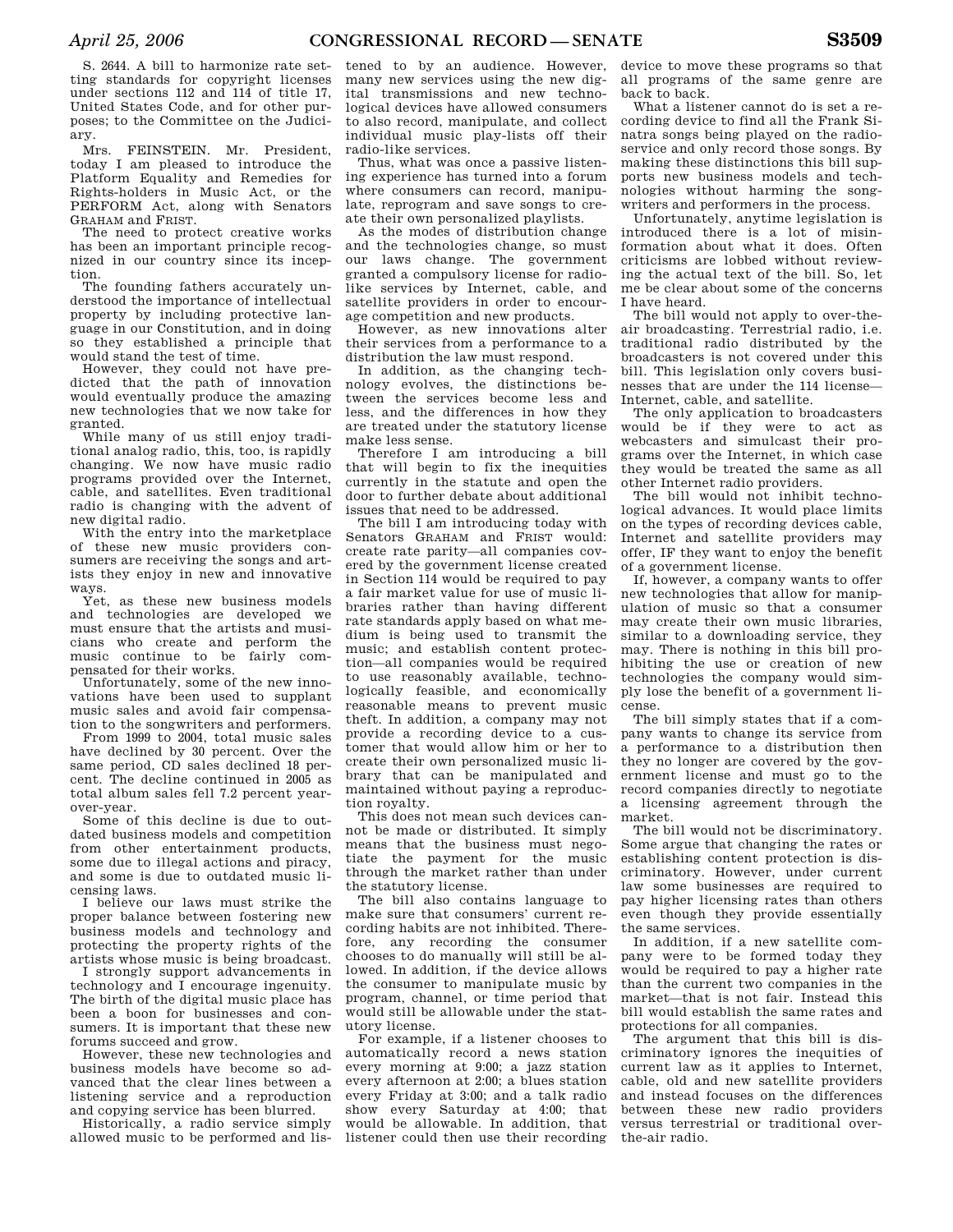The argument is that there are already devices available and new technologies that allow consumers to capture and manipulate music being played by over-the-air broadcasters. Yet this bill does not apply to broadcasters and instead only applies to Internet, cable and satellite.

The conclusion being that by not covering broadcasters we are giving them a free pass and being unfair to the new businesses.

While the obvious argument is that the Judiciary Committee does not have jurisdiction to regulate over-the-air broadcasters, I think it is important to acknowledge that the Commerce Committee is actively looking into this issue right now. In addition, I am aware that there are active negotiations occurring between broadcasters and the record labels to develop similar protections for their services.

Thus, while some may be frustrated that jurisdiction may lie in different committees, efforts are on-going in each to address these issues. I do not believe we, in the Judiciary Committee, should wait and do nothing to protect artists and songwriters simply because the Commerce Committee has not yet moved legislation to deal with the same concern for terrestrial radio.

Having said that, let me be clear, this is the beginning of a process to address a very specific problem. I believe that as the process unfolds there will be additional improvements or other issues that may need to be added.

Already, some have raised questions about language in the bill and additional modifications to Section 114 that I believe should be looked at more closely.

I understand there is some concern about what fair market value means, especially under a government licensing scheme where there is not an actual competitive market. I think it makes sense to look into this issue and see if there is a definition that can be developed.

In doing this, I believe we should look at all the different models that have been used. We should look at what the courts have held, what the copyright office has used, what a real competitive market would entail, as well as other factors that may not have been considered.

The bill as introduced does not address the other conditions applied to Internet, cable, and satellite services in order for them to get the benefit of the statutory license. The one that I am most concerned with is interactivity.

I think there is real confusion about what is and what is not allowed under the current statute. How much personalization and customization may these new services offer?

Currently licensing rates are higher for interactive services. However, there are clear disagreements as to what constitutes an interactive service.

I tried to have the parties meet to negotiate a solution to this issue so that we could include new language this in the bill.

However, after two weeks and hours and hours of negotiations the parties were so far apart that a solution could not be reached. Despite this, I still believe this is an important issue that must be addressed.

Therefore, I put a placeholder in the bill that calls for the copyright office to make recommendations to Congress, but I am hopeful that through the process of moving this bill through the Senate we can develop a solution sooner rather than later.

I am hopeful that the parties will again meet and try to develop a compromise, however, if that does not occur I may try to work with my colleagues to develop a legislative solution independently.

Finally, some have raised concerns that applying content protection to all providers is unfair. They argue that if there is no connection between the distributor of the music and the technology provider that allows for copying and manipulating of performances then they should not be required to protect the music that they broadcast.

In general, I do not agree. We know that there are websites out there now that provide so-called stream-ripping services that allow an individual to steal music off an Internet webcast. It is not enough to turn a blind eye to this type of piracy and do nothing simply because there is no formal connection between the businesses.

At the same time, I am sympathetic to the concerns that if the type of technology a company uses is inadequate or ineffective, through no fault of their own, they can be saddled with huge mandatory penalties. I am willing to look at this issue more closely and see if there is some way to address this concern and find a compromise solution.

As I have said, this is the beginning of the process. I think this legislation is a good step forward in addressing a real problem that is occurring in the music industry.

Changes or additions may be necessary as the bill moves forward, but I believe to wait and do nothing does a disservice to all involved.

Music is an invaluable part of all of our lives. The new technologies and changing delivery systems provide exciting new options for all consumers. As we continue to move forward into new frontiers we must ensure that our laws can stand the test of time.

I look forward to working with my colleagues to pass this legislation.

I ask unanimous consent that the text of the bill be printed in the RECORD along with letters of support for the legislation.

There being no objection, the material was ordered to be printed in the RECORD, as follows:

#### S. 2644

*Be it enacted by the Senate and House of Representatives of the United States of America in Congress assembled,* 

**SECTION 1. SHORT TITLE.** 

This Act may be cited as the ''Platform Equality and Remedies for Rights Holders in Music Act of 2006'' or the ''Perform Act of  $2006$ 

## **SEC. 2. RATE SETTING STANDARDS.**

 $(a)$  SECTION 112 LICENSES  $-$  Section 112 $(e)(4)$ of title 17, United States Code, is amended in the third sentence by striking ''fees that would have been negotiated in the marketplace between a willing buyer and a willing seller'' and inserting ''the fair market value of the rights licensed under this subsection''. (b) SECTION 114 LICENSES.—Section 114(f) of

title 17, United States Code, is amended—

(1) by striking paragraph (1);

(2) by redesignating paragraphs (2), (3), (4), and  $(5)$  as paragraphs  $(1)$ ,  $(2)$ ,  $(3)$ , and  $(4)$ , respectively; and

(3) in paragraph (1) (as redesignated under this subsection)—

(A) in subparagraph (A), by striking all after ''Proceedings'' and inserting ''under chapter 8 shall determine reasonable rates and terms of royalty payments for transmissions during 5-year periods beginning on January 1 of the second year following the year in which the proceedings are to be commenced, except where a different transitional period is provided under section 6(b)(3) of the Copyright Royalty and Distribution Reform Act of 2004, or such other period as the parties may agree.'

(B) in subparagraph (B)—

(i) in the first sentence, by striking ''affected by this paragraph'' and inserting ''under this section'';

(ii) in the second sentence, by striking ''eligible nonsubscription transmission''; and (iii) in the third sentence—

(I) by striking ''eligible nonsubscription services and new subscription''; and

(II) by striking ''rates and terms that would have been negotiated in the marketplace between a willing buyer and a willing seller'' and inserting ''the fair market value of the rights licensed under this section'';

(iv) in the fourth sentence, by striking "base its" and inserting "base their"

(v) in clause (i), by striking ''and'' after the semicolon;

(vi) in clause (ii), by striking the period and inserting ''; and'';

(vii) by inserting after clause (ii) the following:

''(iii) the degree to which reasonable recording affects the potential market for sound recordings, and the additional fees that are required to be paid by services for compensation.''; and

(viii) in the matter following clause (ii), by striking ''described in subparagraph (A)''; and

(C) by striking subparagraph (C) and inserting the following:

''(C) The procedures under subparagraphs (A) and (B) shall also be initiated pursuant to a petition filed by any copyright owners of sound recordings or any transmitting entity indicating that a new type of service on which sound recordings are performed is or is about to become operational, for the purpose of determining reasonable terms and rates of royalty payments with respect to such new type of service for the period beginning with the inception of such new type of service and ending on the date on which the royalty rates and terms for preexisting subscription digital audio transmission services, eligible nonsubscription services, or new subscription services, as the case may be, most recently determined under subparagraph (A) or (B) and chapter 8 expire, or such other period as the parties may agree.''.

(c) CONTENT PROTECTION.—Section 114(d)(2) of title 17, United States Code, is amended—  $(1)$  in subparagraph  $(A)$ —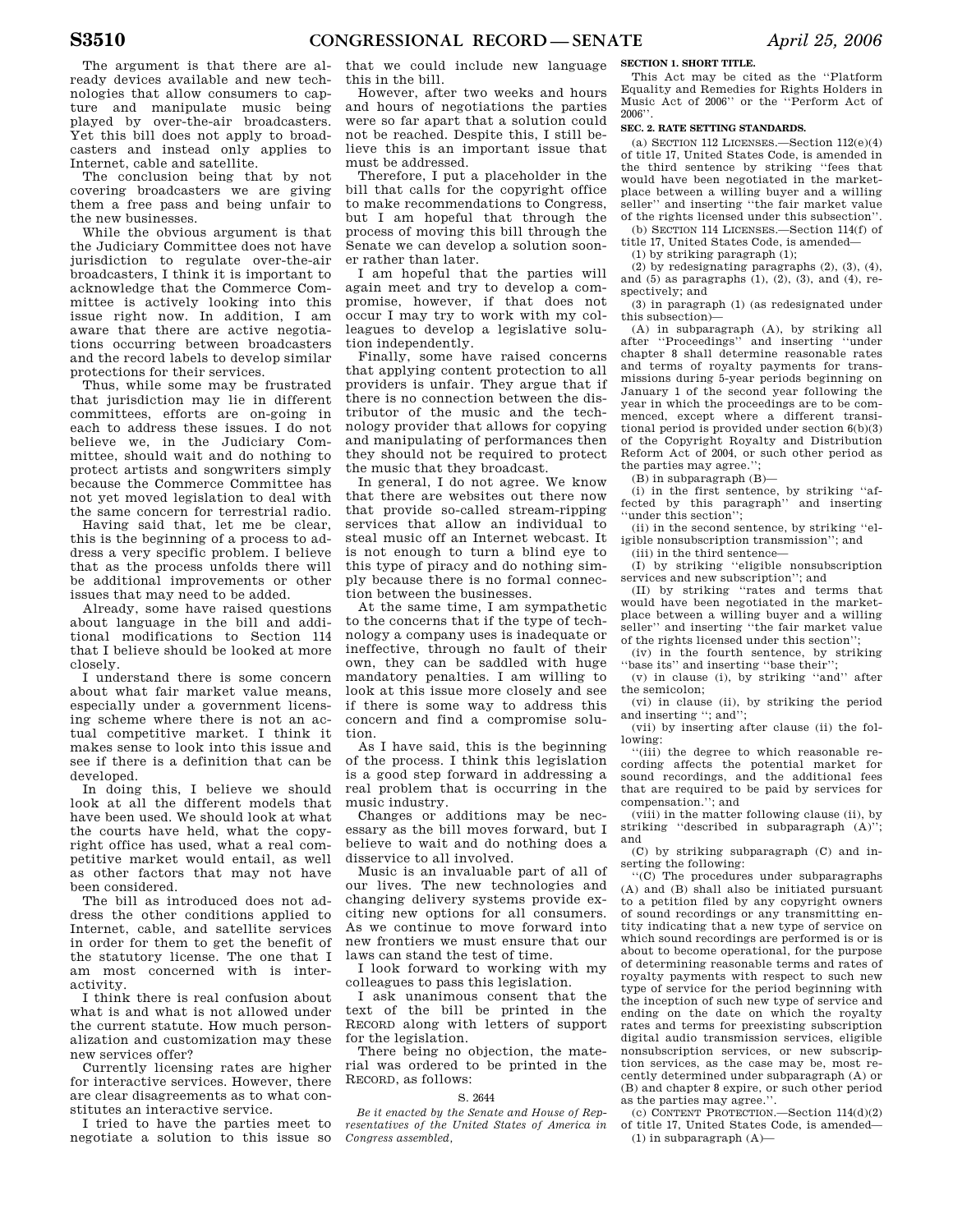(A) in clause (ii), by striking ''and'' after the semicolon;

(B) in clause (iii), by adding ''and'' after the semicolon; and

(C) by adding after clause (iii) the following:

''(iv) the transmitting entity takes no affirmative steps to authorize, enable, cause or induce the making of a copy or phonorecord by or for the transmission recipient and uses technology that is reasonably available, technologically feasible, and economically reasonable to prevent the making of copies or phonorecords embodying the transmission in whole or in part, except for reasonable recording as defined in this subsection;'';

 $(2)$  in subparagraph  $(C)$ —

(A) by striking clause (vi); and

(B) by redesignating clauses (vii) through (ix) as clauses (vi) through (viii), respectively; and

(3) by adding at the end the following:

''For purposes of subparagraph (A)(iv), the mere offering of a transmission and accompanying metadata does not in itself authorize, enable, cause, or induce the making of a phonorecord. Nothing shall preclude or prevent a performing rights society or a mechanical rights organization, or any entity owned in whole or in part by, or acting on behalf of, such organizations or entities, from monitoring public performances or other uses of copyrighted works contained in such transmissions. Any such organization or entity shall be granted a license on either a gratuitous basis or for a de minimus fee to cover only the reasonable costs to the licensor of providing the license, and on reasonable, nondiscriminatory terms, to access and retransmit as necessary any content contained in such transmissions protected by content protection or similar technologies, if such licenses are for purposes of carrying out the activities of such organizations or entities in monitoring the public performance or other uses of copyrighted works, and such organizations or entities employ reasonable methods to protect any such content accessed from further distribution.''.

(d) DEFINITION.—Section 114(j) of title 17, United States Code, is amended—

(1) by redesignating paragraphs (10) through (15) as paragraphs (11) through (16), respectively; and

(2) by inserting after paragraph (9) the following:

 $(10)(A)$  A 'reasonable recording' means the making of a phonorecord embodying all or part of a performance licensed under this section for private, noncommercial use where technological measures used by the transmitting entity, and which are incorporated into a recording device—

''(i) permit automated recording or playback based on specific programs, time periods, or channels as selected by or for the user;

''(ii) do not permit automated recording or playback based on specific sound recordings, albums, or artists;

''(iii) do not permit the separation of component segments of the copyrighted material contained in the transmission program which results in the playback of a manipulated sequence; and

''(iv) do not permit the redistribution, retransmission or other exporting of a phonorecord embodying all or part of a performance licensed under this section from the device by digital outputs or removable media, unless the destination device is part of a secure in-home network that also complies with each of the requirements prescribed in this paragraph.

''(B) Nothing in this paragraph shall prevent a consumer from engaging in non-automated manual recording and playback in a manner that is not an infringement of copyright.''. (e) TECHNICAL AND CONFORMING AMEND-

MENTS.—

(1) SECTION 114.—Section 114(f) of title 17, United States Code (as amended by subsection (b) of this section), is further amended—

 $(A)$  in paragraph  $(1)(B)$ , in the first sentence, by striking ''paragraph (3)'' and inserting ''paragraph (2)''; and

(B) in paragraph  $(4)(C)$ , by striking "under paragraph (4)'' and inserting ''under para $graph (3)$ ".

 $(2)$  SECTION 804.—Section 804 $(b)(3)(C)$  of title 17, United States Code, is amended—

(A) in clause (i), by striking ''and  $114(f)(2)(C)$ "; and

(B) in clause (iv), by striking ''or  $114(f)(2)(C)$ , as the case may be".

#### **SEC. 3. REGISTER OF COPYRIGHTS MEETING AND REPORT.**

(a) MEETING.—Not later than 60 days after the Copyright Royalty Board's final determination in Docket No. 2005–1 CRB DTRA, the Register of Copyrights shall convene a meeting among affected parties to discuss whether to recommend creating a new category of limited interactive services, including an appropriate premium rate for such services, within the statutory license contained in section 114 of title 17, United States Code.

(b) REPORT.—Not later than 90 days after the convening of the meeting under subsection (a), the Register of Copyrights shall submit a report on the discussions at that meeting to the Committee on the Judiciary of the Senate and the Committee on the Judiciary of the House of Representatives.

NATIONAL MUSIC PUBLISHERS' ASSOCIATION WELCOMES INTRODUCTION OF THE PERFORM **ACT** 

April 25, 2006.—National Music Publishers' Association President and CEO David Israelite today released the following statement regarding the Platform Equality and Remedies for Rights-holders in Music Act, or the ''PERFORM Act,'' new legislation to protect songwriters and music publishers while encouraging the growth of digital radio:

''The National Music Publishers' Association supports this important legislation, which will protect music as it is transmitted over digital radio, It is crucial that Congress update antiquated copyright laws in these days of rapidly emerging technologies.''

''The songs we love and their creators need to be protected under the law. By passing the PERFORM Act, Congress will make certain that songwriters, music publishers and other members of the music community are compensated for their intellectual property.

'Platforms like High Definition and Satellite radio should be able to thrive and expand, but not at the expense of those who worked so hard to create the music that fans crave. Ultimately, this bill will allow the consumer more ways than ever to get highquality digital music, while fostering an environment that will lead to the creation of more music.''

''The NMPA applauds Sen. DIANNE FEIN-STEIN (D-CA) and Sen. LINDSEY GRAHAM (R-SC) for their efforts on the behalf of music Publishers, songwriters and music fans everywhere.''

- NEW BIPARTISAN SENATE BILL LEVELS DIG-ITAL MUSIC PLAYING FIELD, ASSURES SAT-ELLITE FIRMS PLAY BY SAME RULES AS OTH-ERS
- MEMBERS OF MUSIC COMMUNITY HAIL BILL, SAYS WILL HELP ENSURE THAT ARTISTS AND SONGWRITERS FAIRLY PAID

WASHINGTON, APRIL 25, 2006—The Recording Industry Association of America (RIAA) today hailed the introduction of new legislation to level the playing field for digital radio as a major step forward in the music industry's drive for parity among digital music services. The bill—introduced today by Sens. DIANNE FEINSTEIN (D-CA) and LINDSEY GRAHAM (R-SC)—would reform the appropriate section of copyright law to assure satellite services play by the same rules as Internet music services—both in rate setting and content protection standards.

''There is a critical need for the government to harmonize the current protections and rate regimes that make for the haphazard patchwork covering digital music services today,'' said RIAA Chairman and CEO Mitch Bainwol. ''This patchwork is allowing satellite radio to morph into something altogether different—a digital distribution service—with the creators of music left in the lurch. This legislation seeks to right that wrong and ensure a marketplace where fair competition can thrive. We're extremely grateful for the leadership of Senators FEINSTEIN and GRAHAM. This bill moves us far closer to achieving the platform parity that is so key to the health of the music industry in years to come.''

The digital music marketplace is undergoing a convergence across all platforms—a convergence creating arbitrary advantages for certain services over others at the expense of creators. While offering great opportunities for the music community, satellite broadcasters and music fans, the convergence of radio-like services and downloading capability requires changes in the law to protect against a satellite company transforming its model into a download service without the appropriate license.

The RIAA and others in the music community have made it clear that satellite radio services should be required to obtain a license in the marketplace to offer the capability to cherry pick individual songs and then permanently store them in a digital library. Legislation—such as the Feinstein-Graham bill—is needed to ensure that satellite services play by the same set of rules everyone else does and not profit from becoming a download/subscription model without acquiring the appropriate license and compensating artists and songwriters.

Because traditional terrestrial radio is not covered by the government license or this legislation, private market negotiations on measures to similarly protect high-definition (HD) radio are currently in progress. The RIAA has also praised the introduction of legislation by Rep. MIKE FERGUSON (R-NJ) that requires users of free government spectrum to protect content delivered through HD radio receivers through private market agreements.

## By Mr. KERRY:

S. 2646. A bill to create a 3-year pilot program that makes small, nonprofit child care businesses eligible for loans under title V of the Small Business Investment Act of 1958; to the Committee on Small Business and Entrepreneurship.

Mr. KERRY. Mr. President, as Congress comes back in session for a fiveweek work period, it is high time we put partisan bickering aside and take up real issues that will improve the lives of America's hard-working families. Today, I rise to address one such problem—the growing shortage of quality child care for our country's future generations. Over the past 50 years, the United States has witnessed a 43 percent increase in the number of dual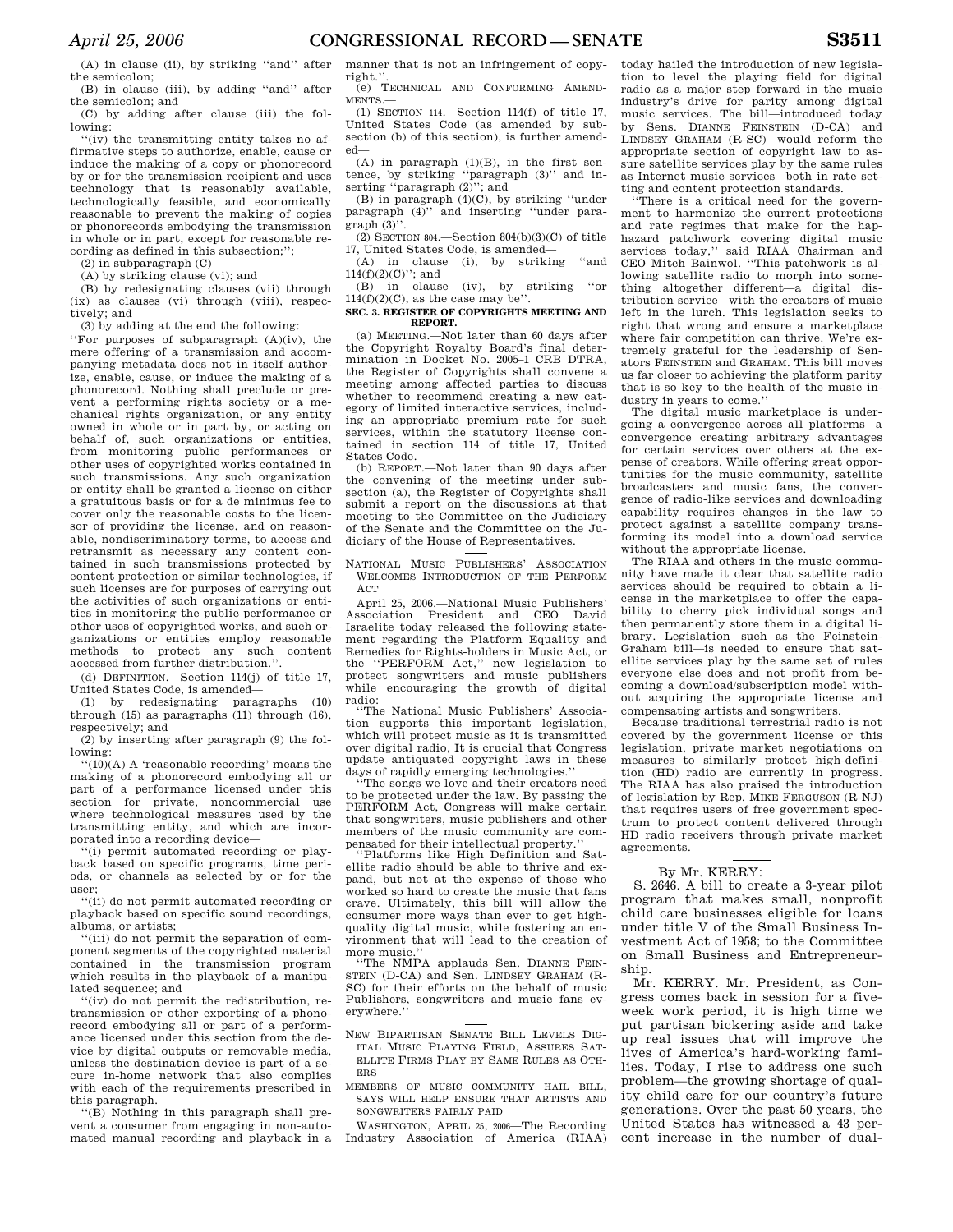earner and single-parent families. Furthermore, the Census Bureau estimates that more than six million children are left home alone on a regular basis. Nationwide, more households than ever are struggling to make ends meet, while providing safe, nurturing environments for their children to grow up in. For many, child care is not a choice, but a necessity in this endeavor. That is why we owe it to our Nation's families to increase the availability of quality child care—because strong, healthy families build a stronger America.

As the Ranking Member on the Senate Committee on Small Business and Entrepreneurship, I firmly believe that we can work with the Small Business Administration (SBA) to cultivate and expand existing child care facilities. In light of this, I rise today to introduce the Child Care Lending Pilot Act of 2006, which establishes a three-year pilot program enabling small, non-profit child care businesses to be eligible for the SBA's 504 loans.

With affordable fixed low interest rates and long terms, 504 loans play a vital role in spurring economic development and the rebuilding of communities. Current law permits for-profit child care small businesses to finance building repairs and expand existing facilities through these 504 loans. However, their non-profit counterparts are unable to access the same financing through the SBA. Given that the majority of child care centers in many States across the country operate as non-profits, this system is shutting out the lion's share of facilities from obtaining necessary funds to provide quality care for the families they serve. The Child Care Lending Pilot Act of 2006 reverses this trend. By allowing non-profit child care businesses to apply for 504 lending, the legislation enables these entities to put down only 10 to 20 percent of the loan with a term of up to 20 years. With low, predictable monthly payments, these non-profit centers can then invest in the families they provide services to, by updating and improving their buildings and materials without breaking the bank or raising fees.

Since the industry is not high-earning overall, a majority of child care centers do not have an abundance of easily accessible capital. Proposals that call for centers to simply charge less or cut back on employees are not the way to make child care more affordable for families and do not serve in the children's best interests. An adequate staff is crucial in ensuring that children receive proper supervision and support to foster their development and learning. Furthermore, if centers are asked to decrease operating costs in order to lower costs absorbed by families, the safety and quality of the child care provided would most likely be in jeopardy.

In recent years, the Children's Defense Fund estimated that in all but one State, the average annual cost of

child care in urban area child care centers is more than the average annual cost of public college tuition. Additionally, they projected that child care can easily cost between \$4,000 to \$10,000 per year in cities and States across the Nation. Clearly, these high costs pose virtually insurmountable hurdles for lowincome families in need of quality care for their children. Although many States have implemented grant and loan programs to help these child care small businesses, more must be done not only to improve the quality of care, but also the overall supply of child care facilities for the Nation's neediest families.

I urge my colleagues to support this important legislation and allow nonprofit child care providers to access SBA 504 financing for their facilities and the children they serve. Funded entirely through fees, this legislation requires no appropriation. Additionally, it is consistent with the three-year SBA reauthorization cycle. This legislation is the product of work on this issue in both the 107th and 108th Congresses. Similar legislation was introduced in 2002, S. 2891, however the four year provision made this program inconsistent with the cycle of SBA reauthorization. To remedy this, I reintroduced the measure in 2003 as S. 822, making the act a three-year pilot program consistent with the cycle of reauthorization. This pilot program was also part of the larger Senate Small Business reauthorization legislation in the last Congress, S. 1375. Unfortunately, this innovative proposal to expand child care, which had bipartisan support, was cut out of the final authorization package when a scaledback version of the reauthorization legislation, without most Democratic initiatives, was added to the FY2005 omnibus appropriations bill.

Although there is no quick-fix solution for the Nation's child care shortage and lack of quality facilities, this bill marks an important step in the right direction by allowing non-profit child care centers to receive SBA loans. I hope that my colleagues on both sides of the aisle will recognize the vital role that early education plays in the development of fine minds and productive citizens, and realize that in this great Nation, child care should be available to all families in all income brackets. The Child Care Lending Pilot Act of 2006 is a sound investment in our Nation's future—our children.

I ask unanimous consent that the text of the bill be printed in the RECORD.

There being no objection, the text of the bill was ordered to be printed in the RECORD, as follows:

## S. 2646

*Be it enacted by the Senate and House of Representatives of the United States of America in Congress assembled,* 

#### **SECTION 1. SHORT TITLE; DEFINITIONS.**

(a) SHORT TITLE.—This Act may be cited as the ''Child Care Lending Pilot Act of 2006''.

(b) DEFINITIONS.—In this Act—

(1) the terms ''Administration'' and ''Administrator'' mean the Small Business Administration and the Administrator thereof, respectively; and

(2) the term ''small business concern'' has the meaning given the term in section 3 of the Small Business Act (15 U.S.C. 632).

## **SEC. 2. CHILD CARE LENDING PILOT PROGRAM.**

Section 502 of the Small Business Investment Act of 1958 (15 U.S.C. 696) is amended— (1) in the matter preceding paragraph (1)—

(A) by striking ''The Administration'' and inserting the following:

''(a) AUTHORIZATION.—The Administration'';

(B) by striking ''and such loans'' and in-serting ''. Such loans'';

(C) by striking '': *Provided, however*, That the foregoing powers shall be subject to the following restrictions and limitations:'' and inserting a period; and

(D) by adding at the end the following:

'(b) RESTRICTIONS AND LIMITATIONS.—The authority under subsection (a) shall be subject to the following restrictions and limitations:''; and

 $(2)$  in paragraph  $(1)$ —

(A) by inserting after ''USE OF PROCEEDS. the following:

''(A) IN GENERAL.—;'' and

(B) by adding at the end the following:

''(B) LOANS TO SMALL, NONPROFIT CHILD CARE BUSINESSES.—

''(i) IN GENERAL.—Notwithstanding subsection (a)(1), the proceeds of any loan described in subsection (a) may be used by the certified development company to assist a small, nonprofit child care business, if—

''(I) the loan is used for a sound business purpose that has been approved by the Administration;

''(II) each such business meets all of the same eligibility requirements applicable to for-profit businesses under this title, except for status as a for-profit business;

''(III) 1 or more individuals has personally guaranteed the loan;

''(IV) each such business has clear and singular title to the collateral for the loan; and ''(V) each such business has sufficient cash

flow from its operations to meet its obligations on the loan and its normal and reasonable operating expenses.

''(ii) LIMITATION ON VOLUME.—Not more than 7 percent of the total number of loans guaranteed in any fiscal year under this title may be awarded under this subparagraph.

(iii) DEFINED TERM.—For purposes of this subparagraph, the term 'small, nonprofit child care business' means an establishment that—

''(I) is organized in accordance with section 501(c)(3) of the Internal Revenue Code of 1986;

''(II) is primarily engaged in providing child care for infants, toddlers, pre-school, or pre-kindergarten children (or any combination thereof), and may provide care for older children when they are not in school, and may offer pre-kindergarten educational programs;

''(III) including its affiliates, has tangible net worth that does not exceed \$7,000,000, and has average net income (excluding any carryover losses) for the 2 completed fiscal years preceding the application that does not exceed \$2,500,000; and

''(IV) is licensed as a child care provider by the State, the insular area, or the District of Columbia in which it is located.

''(iv) SUNSET PROVISION.—This subparagraph shall remain in effect until September 30, 2009, and shall apply to all loans authorized under this subparagraph that are applied for, approved, or disbursed during the period beginning on the date of enactment of this subparagraph and ending on September  $30, 2009.$ <sup>5</sup>.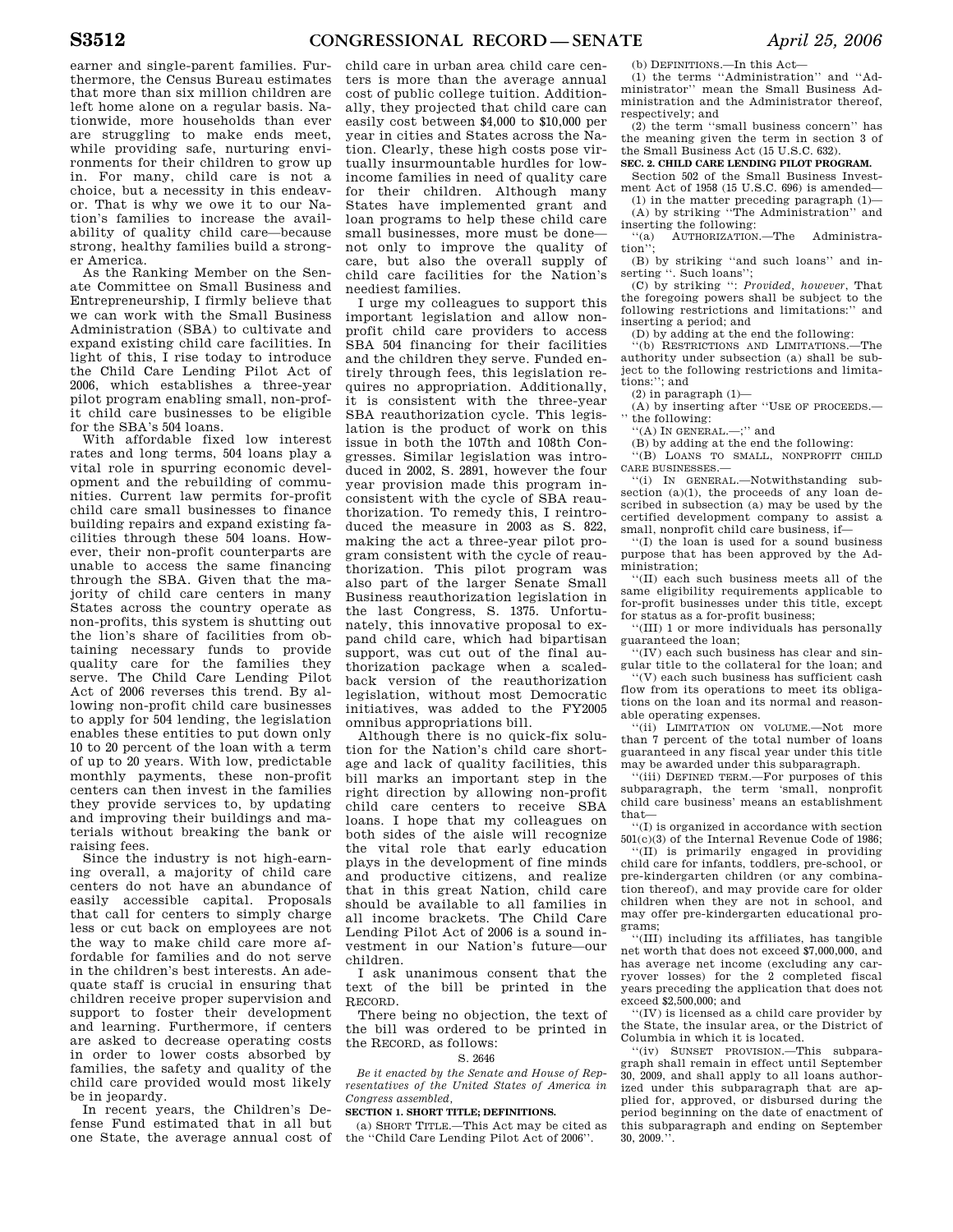## **SEC. 3. REPORTS.**

(a) SMALL BUSINESS ADMINISTRATION.—

(1) IN GENERAL.—Not later than 6 months after the date of enactment of this Act, and every 6 months thereafter until September 30, 2009, the Administrator shall submit a report on the implementation of the program under section 502(b)(1)(B) of the Small Business Investment Act of 1958, as added by this Act, to—

(A) the Committee on Small Business and Entrepreneurship of the Senate; and (B) the Committee on Small Business of

the House of Representatives.

(2) CONTENTS.—Each report under paragraph (1) shall contain—

(A) the date on which the program is implemented;

(B) the date on which the rules are issued under section 4; and

(C) the number and dollar amount of loans under the program applied for, approved, and disbursed during the previous 6 months—

(i) with respect to nonprofit child care businesses; and

(ii) with respect to for-profit child care businesses.

(b) GOVERNMENT ACCOUNTABILITY OFFICE. (1) IN GENERAL.—Not later than March 31, 2009, the Comptroller General of the United States shall submit a report on the child care small business loans authorized by section 502(b)(1)(B) of the Small Business Investment Act of 1958, as added by this Act, to—

(A) the Committee on Small Business and Entrepreneurship of the Senate; and

(B) the Committee on Small Business of the House of Representatives.

(2) CONTENTS.—The report under paragraph (1) shall contain information gathered during the first 2 years of the loan program, including—

(A) an evaluation of the timeliness of the implementation of the loan program;

(B) a description of the effectiveness and ease with which certified development companies, lenders, and small business concerns have participated in the loan program;

(C) a description and assessment of how the loan program was marketed;

(D) by location (State, insular area, and the District of Columbia) and in total, the number of child care small businesses, categorized by status as a for-profit or nonprofit business, that—

(i) applied for a loan under the program (and whether it was a new or expanding child care provider);

(ii) were approved for a loan under the program; and

(iii) received a loan disbursement under the program (and whether they are a new or expanding child care provider); and

(E) with respect to businesses described under subparagraph (D)(iii)—

(i) the number of such businesses in each State, insular area, and the District of Columbia, as of the year of enactment of this Act;

(ii) the total amount loaned to such businesses under the program;

(iii) the total number of loans to such businesses under the program;

(iv) the average loan amount and term;

(v) the currency rate, delinquencies, defaults, and losses of the loans;

(vi) the number and percent of children served who receive subsidized assistance; and (vii) the number and percent of children

served who are low income.

(3) ACCESS TO INFORMATION. (A) IN GENERAL.—The Administration shall collect and maintain such information as may be necessary to carry out this subsection from certified development centers and child care providers, and such centers and providers shall comply with a request for information from the Administration for that purpose.

(B) PROVISION OF INFORMATION TO GOVERN-MENT ACCOUNTABILITY OFFICE.—The Administration shall provide information collected under this paragraph to the Comptroller General of the United States for purposes of the report required by this subsection.

## **SEC. 4. RULEMAKING AUTHORITY.**

Not later than 120 days after the date of enactment of this Act, the Administrator shall issue final rules to carry out the loan program authorized by section 502(b)(1)(B) of the Small Business Investment Act of 1958, as added by this Act.

By Mr. MENENDEZ (for himself and Mr. DEWINE):

S. 2651. A bill to authorize the Secretary of Education to make grants to educational organizations to carry out educational programs about the Holocaust; to the Committee on Health, Education, Labor, and Pensions.

Mr. MENENDEZ. Mr. President, I rise today to introduce the ''Simon Wiesenthal Holocaust Education Assistance Act.'' This important legislation would provide competitive grants for educational organizations to make Holocaust education more accessible and available throughout this Nation.

And I would like to thank my colleague Senator DEWINE for cosponsoring this legislation and my former colleague in the House, Congresswoman MALONEY, for her leadership on this issue.

This legislation could not come at a more important and solemn day in our lives. Today is Yom Hashoah, a day when we commemorate the approximately six million men, women and children of Jewish faith, as well as millions of others who were persecuted and murdered 65 years ago in a systematic, state sponsored genocide. Today, we also honor those who stood up against the genocide and risked their own lives to save others.

Today we stand in solidarity with Israel and the Jewish faith, and with all people throughout the world, in remembering these tragic events.

And today we honor Simon Wiesenthal who dedicated his life to making sure that those who perpetrated the horrors of the Holocaust were brought to justice.

Sixty-five years may seem like a lifetime away, and generations may have been raised thinking that the Holocaust, and events like it, is from a distant past. But let me be clear—these events are not so distant and are not in the past. In fact, they are in our present.

Just recently, Iran's president Mahmoud Ahmadinejad hatefully and outrageously declared the Holocaust a ''myth'' and Israel a ''fake regime'' which ''cannot continue to live.''

And just two months ago, an anti-Semitic gang that calls themselves ''the Barbarians'' tortured 23-year-old Ilan Halimi, a young Jewish man, for three weeks before leaving him for dead near a train station in Paris.

It is these events that make us aware of the destructive messages of hate and violence that arise from Holocaust denial. It is these events that show us the importance of Holocaust education, abroad and in our own Nation.

For although some States now require the Holocaust to be taught in public schools, this legislation goes further and makes grants available to organizations that teach students, teachers, and communities the dangers of hate and the importance of tolerance in our society. This legislation would give educators the appropriate resources and training to teach accurate historical information about the Holocaust and convey the lessons that the Holocaust provides for all people.

We must recognize that by remembering the millions who were murdered in the Holocaust, we create a sense of responsibility to stop genocide wherever it takes place. But we must also remember that hate crimes and genocide could, and are still, happening today.

We are reminded, through the deplorable comments made by Iranian President Ahmadinejad against Israel and through the murder of young Ilan Halimi in France that anti-Semitism still exists even 65 years after the Holocaust. The awful acts of murder and rape in Darfur are a horrific example of genocide in the 21st century.

And those who believe that anti-Semitism is an attack that need not be answered by those who are not Jewish do not recognize the consequences of history. In fact, an attack against anyone simply because of race or religion is ultimately the beginning of the unraveling of civilization. It is in our common interest to raise our voices against anti-Semitism and against all hatred and discrimination.

We must fight the chorus of anti-Semitism and fight the fear and the hate. As a Nation proud of our diverse heritage, we must, each of us, take a stand. With our words, but most importantly with our actions, we will turn the tide against this new wave of anti-Semitism. And funding accurate educational programs on the Holocaust is a step toward winning this battle.

In the words of Samantha Power, a renowned expert on genocide, ''the sharpest challenge to the world of bystanders is posed by those who have refused to remain silent in the age of genocide.''

So today, the United States of America stands with Israel and all followers of the Jewish faith in commemorating Yom Hashoah, and condemning all anti-Semitism and hatred. And I am proud to join in the stand against anti-Semitism here and around the world.

I urge my colleagues to support this legislation.

> By Mr. LEVIN (for himself, Ms. COLLINS, and Mr. REED):

S.J. Res. 34. A joint resolution expressing United States policy on Iraq; to the Committee on Foreign Relations.

Mr. LEVIN. Mr. President, I ask unanimous consent that the text of the